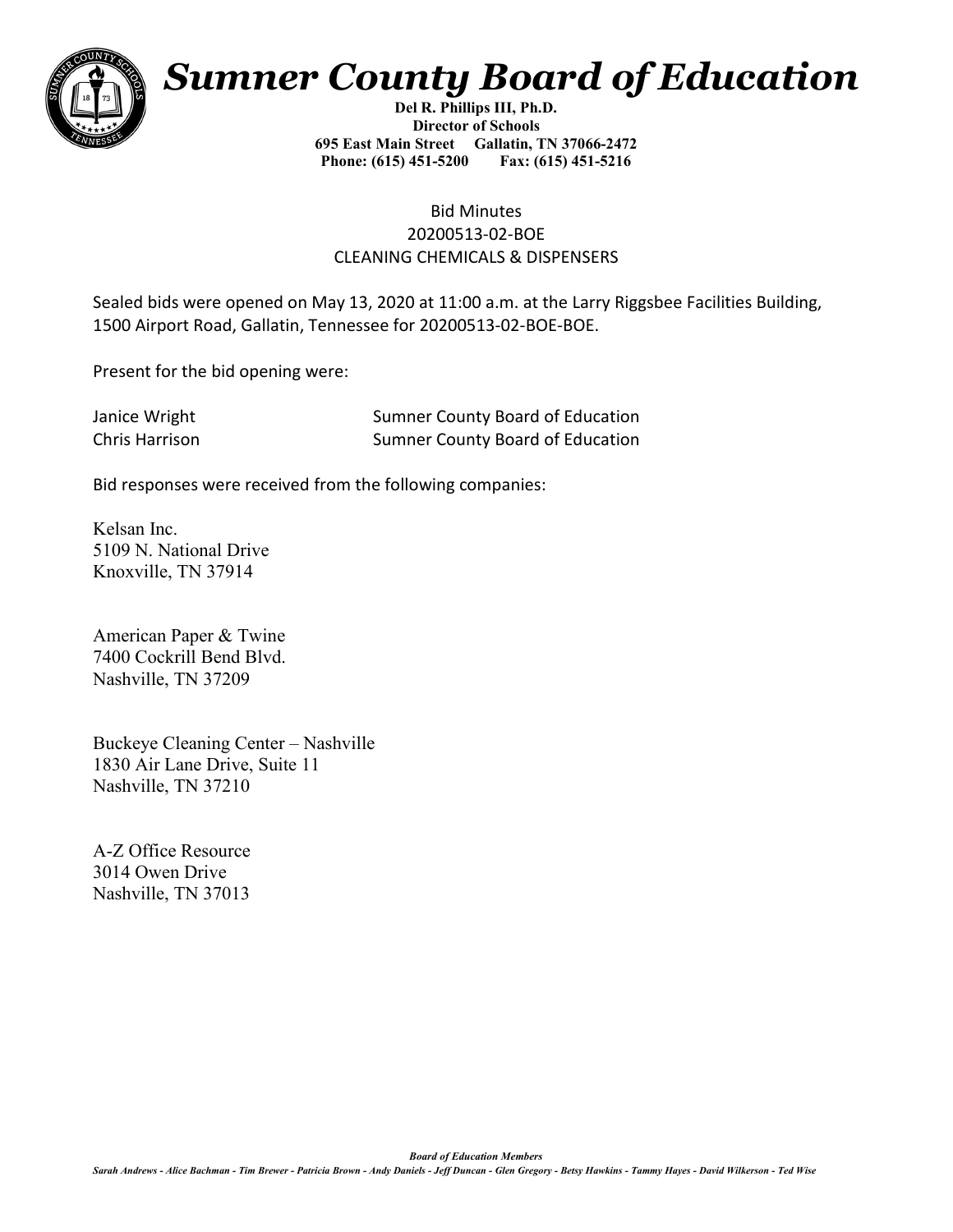## **BID TABULATION 20200513-02-BOE**

#### **DISPENSERS**

|             | <b>Style/Dimension</b>  | Cost                   | <b>Cost to SCS</b> | <b>Shipping Fee</b> |  | <b>Maintenance Fee</b> |  | <b>Installation Fee</b> | Personnel<br><b>Assigned to</b><br><b>Complete Install</b> | If Yes, Cost per<br><b>Dispenser</b> |  |
|-------------|-------------------------|------------------------|--------------------|---------------------|--|------------------------|--|-------------------------|------------------------------------------------------------|--------------------------------------|--|
| Kelsan      | 30" x 24" x 9"          |                        |                    |                     |  |                        |  |                         | Yes                                                        |                                      |  |
| AP&T        |                         |                        |                    |                     |  |                        |  |                         | Yes                                                        |                                      |  |
| Buckeye     | $20''$ x $14''$ x $6''$ | $200.00$ $\frac{1}{2}$ |                    |                     |  |                        |  |                         | Yes                                                        |                                      |  |
| <b>AZOR</b> |                         |                        |                    |                     |  |                        |  |                         | Yes                                                        |                                      |  |

### **CHEMICALS**

**Disinfectant Cleaner**

|                | <b>Chemical Name</b> | <b>Container Size</b> | <b>Cost per Container</b> |       | <b>Dilution Rate</b><br>oz/gallon | <b>End-Use Cost</b><br>per Quart |        | <b>Quarts made per</b><br><b>Container</b> | <b>No. of Containers</b><br>per Case |
|----------------|----------------------|-----------------------|---------------------------|-------|-----------------------------------|----------------------------------|--------|--------------------------------------------|--------------------------------------|
| Kelsan         | <b>HP202</b>         | 64 oz                 |                           | 19.22 |                                   |                                  | 0.1479 | 130                                        |                                      |
| AP&T           | TruShot #689945      | 10 <sub>oz</sub>      |                           | 4.80  | 1:36                              |                                  | 0.4360 | 11                                         |                                      |
| <b>Buckeye</b> | <b>E23</b>           | 1.25 liter            |                           | 16.46 | 0.5                               |                                  | 0.1900 | 86                                         |                                      |
| <b>AZOR</b>    | AC55                 | 80 oz                 |                           | 21.65 |                                   |                                  | 0.1300 | 163                                        |                                      |

#### **Restroom Cleaner**

|                | <b>Chemical Name</b> | <b>Container Size</b> | <b>Cost per Container</b> |       | <b>Dilution Rate</b><br>oz / Gallon | <b>End-Use Cost</b><br>per Quart |        | <b>Quarts made per</b><br><b>Container</b> | <b>No. of Containers</b><br>per Case |  |
|----------------|----------------------|-----------------------|---------------------------|-------|-------------------------------------|----------------------------------|--------|--------------------------------------------|--------------------------------------|--|
| Kelsan         | <b>DNA</b>           | 64 oz                 |                           | 13.66 |                                     |                                  | 0.1051 | 130                                        |                                      |  |
| AP&T           | TruShot #681022      | 10 <sub>oz</sub>      |                           | 3.83  | 1:32                                |                                  | 0.4250 |                                            |                                      |  |
| <b>Buckeye</b> | E <sub>15</sub>      | 1.25 liter            |                           | 18.59 | 0.5                                 |                                  | 0.2200 | 86                                         |                                      |  |
| <b>AZOR</b>    | AC56                 | 80 oz                 |                           | 19.08 |                                     |                                  | 0.1200 | 163                                        |                                      |  |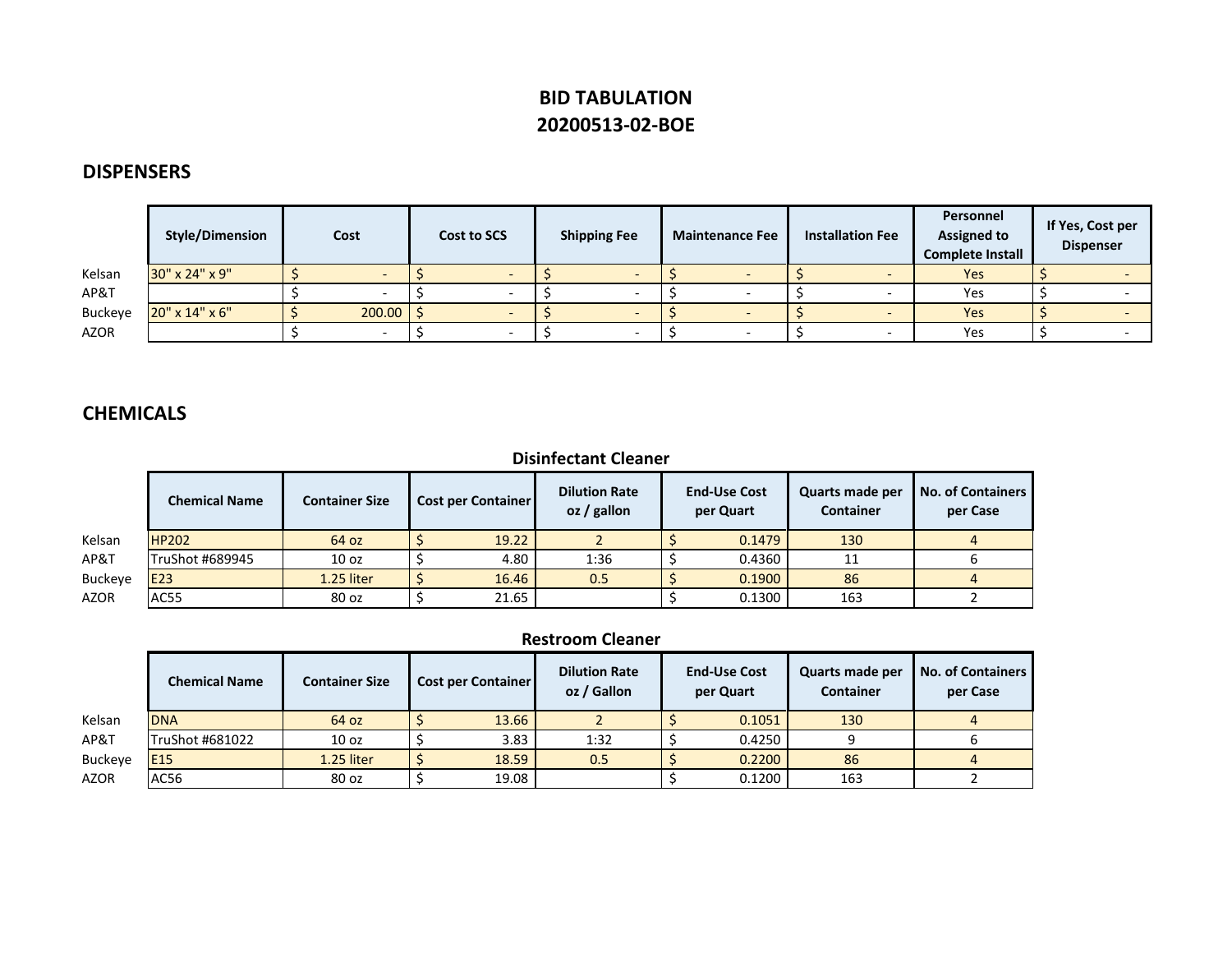|                | <b>Chemical Name</b> | <b>Container Size</b> | <b>Cost per Container</b> |        | <b>Dilution Rate</b><br>oz / Gallon | <b>End-Use Cost</b><br>per Quart |        | <b>Quarts made per</b><br><b>Container</b> | <b>No. of Containers</b><br>per Case |  |
|----------------|----------------------|-----------------------|---------------------------|--------|-------------------------------------|----------------------------------|--------|--------------------------------------------|--------------------------------------|--|
| Kelsan         | <b>Reflection</b>    | 64 oz                 |                           | 16.06  | 0.5                                 |                                  | 0.0312 | 514                                        |                                      |  |
| AP&T           | Tru Fill #684502     | 2 liter               |                           | 33.95  | 1:512                               |                                  | 0.1250 | 271 gallons                                |                                      |  |
| <b>Buckeye</b> | <b>E33</b>           | 1.25 liter            |                           | 21.24  | 0.25                                |                                  | 0.1300 | 170 gallons                                |                                      |  |
| <b>AZOR</b>    | AC53                 | 80 oz                 |                           | 23.485 |                                     |                                  | 0.0400 | 643                                        |                                      |  |

#### **Heavy Duty Neutral Floor Cleaner**

#### **Glass Cleaner**

|             | <b>Chemical Name</b> | <b>Container Size</b> | <b>Cost per Container</b> |       | <b>Dilution Rate</b><br>oz / Gallon | <b>End-Use Cost</b><br>per Quart | <b>Quarts made per</b><br><b>Container</b> | <b>No. of Containers</b><br>per Case |
|-------------|----------------------|-----------------------|---------------------------|-------|-------------------------------------|----------------------------------|--------------------------------------------|--------------------------------------|
| Kelsan      | <b>Klearview</b>     | 64 oz                 |                           | 17.31 |                                     | 0.1332                           | 130                                        |                                      |
| AP&T        | Tru Shot #681026     | 10 <sub>oz</sub>      |                           | 4.88  | 1:56                                | 0.2710                           | 18                                         |                                      |
| Buckeye     | E <sub>13</sub>      | 1.25 liter            |                           | 16.30 |                                     | 0.2900                           | 57                                         |                                      |
| <b>AZOR</b> | AC51                 | 80 oz                 |                           | 22.14 |                                     | 0.1400                           | 163                                        |                                      |

#### **All Purpose / Multi-Surface Cleaner**

|                | <b>Chemical Name</b> | <b>Container Size</b> | <b>Cost per Container</b> |       | <b>Dilution Rate</b><br>oz / Gallon | <b>End-Use Cost</b><br>per quart |        | <b>Quarts made per</b><br><b>Container</b> | <b>No. of Containers</b><br>per Case |
|----------------|----------------------|-----------------------|---------------------------|-------|-------------------------------------|----------------------------------|--------|--------------------------------------------|--------------------------------------|
| Kelsan         | Showdown             | 64 oz                 |                           | 15.24 |                                     |                                  | 0.1172 | 130                                        |                                      |
| AP&T           | Tru Shot #681023     | 10 <sub>oz</sub>      |                           | 5.27  | 1:64                                |                                  | 0.2630 | 20                                         |                                      |
| <b>Buckeye</b> | E <sub>15</sub>      | 1.25 liter            |                           | 18.59 | 0.5                                 |                                  | 0.2200 | 86                                         |                                      |
| <b>AZOR</b>    | AC54                 | 80 oz                 |                           | 25.06 |                                     |                                  | 0.0800 | 323                                        |                                      |

# **Additional Offerings**

|        | <b>Chemical Name</b>        | <b>Container Size</b> | <b>Cost per Container</b> | <b>Dilution Rate</b><br>oz / Gallon | <b>End-Use Cost</b><br>per Quart | <b>Quarts made per</b><br><b>Container</b> | <b>No. of Containers</b><br>per Case |
|--------|-----------------------------|-----------------------|---------------------------|-------------------------------------|----------------------------------|--------------------------------------------|--------------------------------------|
| Kelsan | <b>Showdown Disinfectal</b> | 64 oz                 | 15.24                     |                                     | 0.1172                           | 130                                        |                                      |
|        |                             |                       |                           |                                     |                                  |                                            |                                      |
|        |                             |                       |                           |                                     |                                  |                                            |                                      |
|        |                             |                       |                           |                                     |                                  |                                            |                                      |